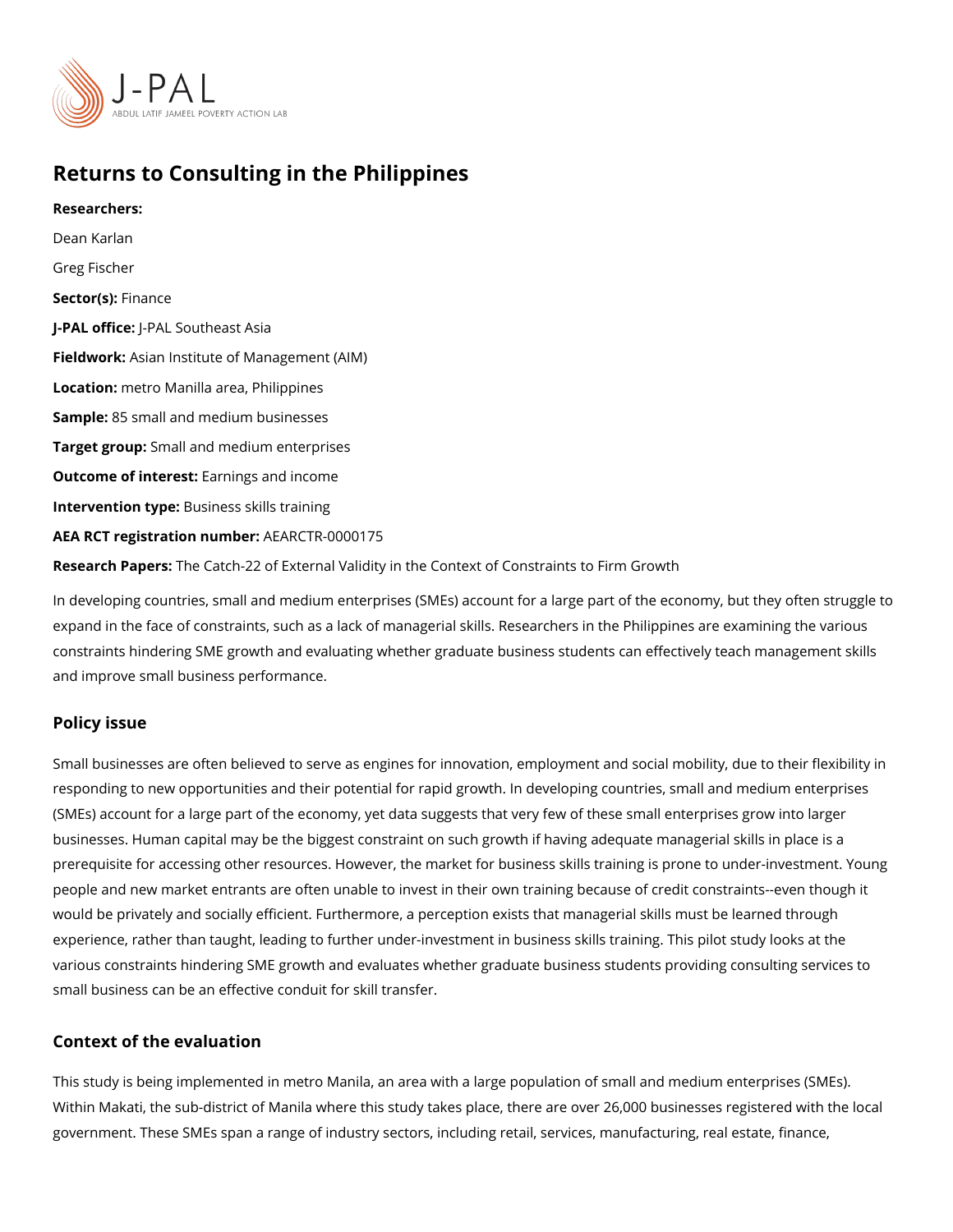

Preparing for a business training session in Manila

# **Details of the intervention**

This study evaluates the impact of business skills training offered to owners and managers of SMEs. Prior to the baseline survey, qualitative interviews were conducted with a sample of businesses meeting basic criteria (at least two years in operation in the retail, services (including restaurants/bars), manufacturing, trading or wholesale sector, and a revenue between 1 and 15 million Philippine Pesos). These interviews included open-ended questions on what the business does, its operations, and its key constraints to growth. The purpose of the interviews was to gather information on the specifics constraints affecting SMEs, including problems related to cash flow management, suppliers, clients, marketing, access to credit, human resources, and regulations. The interview also recorded if the business's owner/manager would be interested in receiving free consulting provided by graduate students at the Asian Institute of Management (AIM).

The baseline survey was conducted in September 2011 for those businesses that expressed interest in consulting. The survey collected information on business operations, human resources, marketing, revenue and costs, and access to and use of financial services, including credit. After the baseline, 25 businesses were randomly selected to receive consulting services while 60 businesses served as a comparison.

Over the course of two months, business owners/managers in the treatment group met regularly with two student consultants from AIM. Meetings occurred approximately every two weeks at the business location and lasted for a few hours. Through these